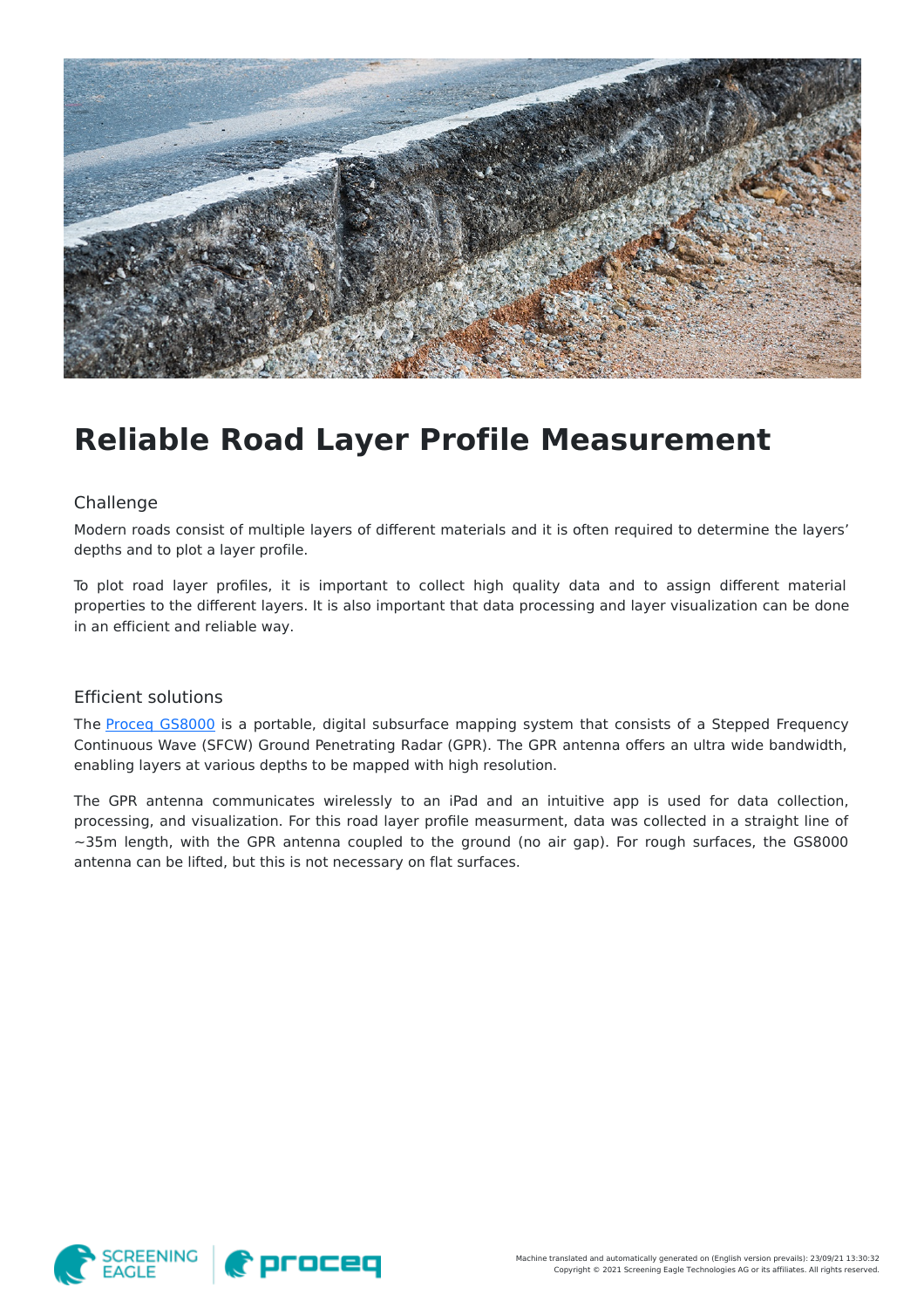

Image showing raw data on Proceq GS app, with several tags marking the interfaces between layers at many intervals along the scan.

Three features of the Proceq GPR Subsurface (GS) app were used to efficiently process the data:

- 1. The multi-layer feature was used to set the correct dielectric constant for the different layers. The dielectric constant, and hence the speed of the radio waves, varies with material type, so it is important to adjust the dielectric constant for each layer. This is done with a few clicks on the app.
- 2. Tagging was used to identify layer interfaces at regular intervals along the scan length. This is very easy to do on the iPad touchscreen. The A-scan view can be used to identify the exact depth of the interface.
- 3. An HTML report was exported from the app. This report contains all the parameters of the survey and the horizontal (scan) position and depth of all the tags. Any spreadsheet software e.g., Microsoft Excel can be used to plot these positions and visualize the layers.

## Advanced data analysis

Alternatively, advanced users can opt to use [GPR-SLICE](https://www.screeningeagle.com/en/products/category/software/gpr-slice) PC [post-processing](https://apps.apple.com/us/app/proceq-gpr-subsurface/id1524783895) software. The Proceg GPR Subsurface (GS) app is used to collect the data, and this is exported in SEG-Y format. The data is imported into GPR-SLICE and the different dielectric constants can be set. The 'Horizon detection' function is then used to automatically pick out the different layers.

In summary, there are two options for visualizing road layers with data collected from the Proceq [GS8000](https://www.screeningeagle.com/en/products/260). The first option is suitable for all users, including beginners and requires only the Proceq GS app and usual spreadsheet software. The second option is more suited to advanced users and requires the GS app and GPR-SLICE PC software. This option enables automatic plotting of profile layers so is recommended when there are vast quantities of measurement data to be analyzed. With both options, successful layer detection is guaranteed by the high-quality data obtained with the SFCW antenna.